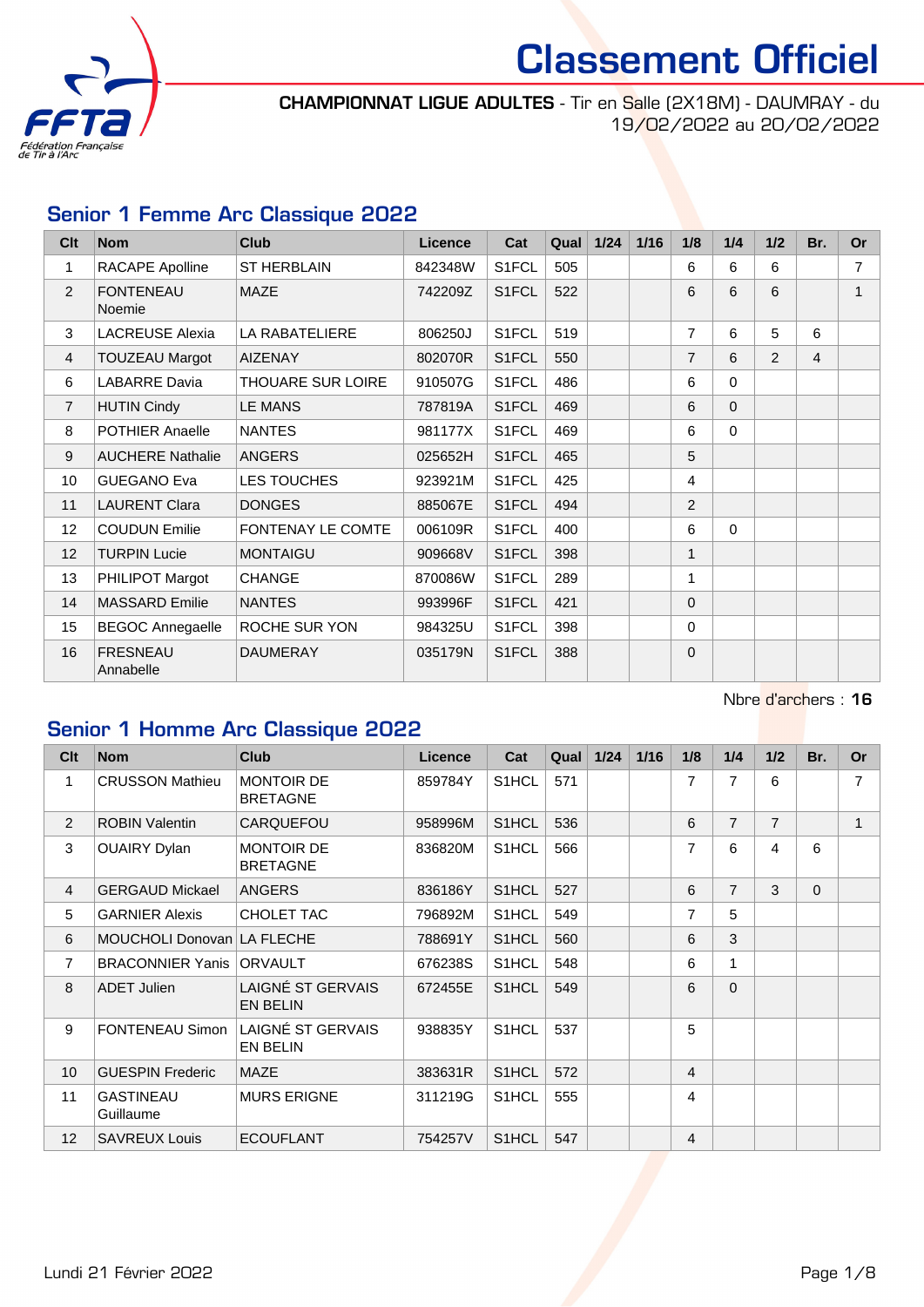

CHAMPIONNAT LIGUE ADULTES - Tir en Salle (2X18M) - DAUMRAY - du 19/02/2022 au 20/02/2022

#### Senior 1 Homme Arc Classique 2022 (Suite)

| Clt | <b>Nom</b>              | <b>Club</b>                                 | <b>Licence</b> | Cat                | Qual | 1/24 | 1/16 | 1/8      | 1/4 | 1/2 | Br. | Or |
|-----|-------------------------|---------------------------------------------|----------------|--------------------|------|------|------|----------|-----|-----|-----|----|
| 13  | <b>CARON Tanguy</b>     | <b>MURS ERIGNE</b>                          | 800827P        | S <sub>1</sub> HCL | 541  |      |      | 3        |     |     |     |    |
| 14  | <b>EZECHIEL Richard</b> | <b>LA FLECHE</b>                            | 752946V        | S1HCL              | 534  |      |      |          |     |     |     |    |
| 15  | <b>AIRAUD Stephane</b>  | CHOLET TAC                                  | 401016M        | S1HCL              | 530  |      |      |          |     |     |     |    |
| 16  | <b>SORIN Benjamin</b>   | <b>CANDE</b>                                | 808645M        | S <sub>1</sub> HCL | 535  |      |      | $\Omega$ |     |     |     |    |
| 17  | <b>PILLON Thibaut</b>   | LAVAL                                       | 703002H        | S1HCL              | 516  |      |      |          |     |     |     |    |
| 18  | <b>LEMAITRE Dimitri</b> | <b>LAIGNÉ ST GERVAIS</b><br><b>EN BELIN</b> | 383152V        | S <sub>1</sub> HCL | 511  |      |      |          |     |     |     |    |
| 19  | <b>HAMON Steve</b>      | <b>MONTOIR DE</b><br><b>BRETAGNE</b>        | 404385Z        | S <sub>1</sub> HCL | 511  |      |      |          |     |     |     |    |
| 20  | <b>JUNKER Guillaume</b> | ROCHE SUR YON                               | 776458B        | S <sub>1</sub> HCL | 498  |      |      |          |     |     |     |    |
| 21  | <b>RABILLE Dorian</b>   | <b>GROSBREUIL</b>                           | 875167U        | S <sub>1</sub> HCL | 496  |      |      |          |     |     |     |    |
| 22  | <b>BARRANGER Remi</b>   | <b>AIZENAY</b>                              | 703594B        | S <sub>1</sub> HCL | 478  |      |      |          |     |     |     |    |

Nbre d'archers : 22

#### Senior 2 Femme Arc Classique 2022

| Clt            | <b>Nom</b>                                    | <b>Club</b>                          | <b>Licence</b> | Cat                | Qual | 1/24 | 1/16 | 1/8            | 1/4            | 1/2      | Br. | <b>Or</b>      |
|----------------|-----------------------------------------------|--------------------------------------|----------------|--------------------|------|------|------|----------------|----------------|----------|-----|----------------|
| 1              | <b>CHAUVOT Valerie</b>                        | CARQUEFOU                            | 885506G        | S2FCL              | 519  |      |      | 6              | 6              | 6        |     | $\overline{7}$ |
| 2              | <b>JAN Emmanuelle</b>                         | <b>NANTES</b>                        | 704462V        | S2FCL              | 514  |      |      | $\overline{7}$ | 6              | 6        |     | $\mathbf{1}$   |
| 3              | <b>ALLAIN Helene</b>                          | <b>MONTAIGU</b>                      | 909660L        | S2FCL              | 497  |      |      | 6              | 6              | 5        | 6   |                |
| $\overline{4}$ | <b>VALERIUS DE</b><br><b>BEFFORT Florence</b> | <b>LES SABLES</b><br><b>D'OLONNE</b> | 792618S        | S <sub>2</sub> FCL | 517  |      |      | 6              | 6              | $\Omega$ | 4   |                |
| 5              | <b>CONSTANTIN</b><br>Mylene                   | <b>FONTENAY LE COMTE</b>             | 841742M        | S2FCL              | 548  |      |      | 6              | 5              |          |     |                |
| 5              | <b>ANDRE Karine</b>                           | CARQUEFOU                            | 892467Y        | S2FCL              | 531  |      |      | 6              | 5              |          |     |                |
| 5              | <b>PRELAT Caroline</b>                        | CARQUEFOU                            | 943932N        | S <sub>2</sub> FCL | 525  |      |      | 6              | 5              |          |     |                |
| 8              | <b>PANTAIS Emilie</b>                         | MAZE                                 | 788675F        | S <sub>2</sub> FCL | 529  |      |      | 6              | $\overline{4}$ |          |     |                |
| 9              | <b>MOUNIER Christelle</b>                     | <b>MAZE</b>                          | 399977H        | S2FCL              | 485  |      |      | 5              |                |          |     |                |
| 10             | <b>DECAULNE Armelle</b>                       | <b>NANTES</b>                        | 775767A        | S <sub>2</sub> FCL | 501  |      |      | $\overline{2}$ |                |          |     |                |
| 11             | <b>CLAUTOUR</b><br>Emmanuelle                 | <b>AIZENAY</b>                       | 858146T        | S2FCL              | 444  |      |      | $\overline{2}$ |                |          |     |                |
| 12             | <b>FRETARD Christelle</b>                     | <b>MESLAY DU MAINE</b>               | 977724U        | S <sub>2</sub> FCL | 264  |      |      | 2              |                |          |     |                |
| 13             | <b>LACREUSE Isabelle</b>                      | LA RABATELIERE                       | 795191N        | S <sub>2</sub> FCL | 497  |      |      | 1              |                |          |     |                |
| 14             | <b>DUPE Stephania</b>                         | <b>BEAUPREAU</b>                     | 915477J        | S <sub>2</sub> FCL | 436  |      |      | $\Omega$       |                |          |     |                |
| 15             | <b>AIT HSSAINE Marie</b>                      | <b>ORVAULT</b>                       | 961650X        | S <sub>2</sub> FCL | 377  |      |      | $\mathbf{0}$   |                |          |     |                |
| 16             | <b>TRAVERT Nathalie</b>                       | LE FUILET                            | 832990Z        | S <sub>2</sub> FCL | 323  |      |      | $\Omega$       |                |          |     |                |

#### Nbre d'archers : 16

### Senior 2 Homme Arc Classique 2022

|  | <b>Clt</b> | <b>Nom</b> | Clut |  | $\mathcal{L}$ af | Qua | 1/24 | 1/16 | 1/8 | 1/4 | 1/2 | Br. | $\mathbf{O}$ |
|--|------------|------------|------|--|------------------|-----|------|------|-----|-----|-----|-----|--------------|
|--|------------|------------|------|--|------------------|-----|------|------|-----|-----|-----|-----|--------------|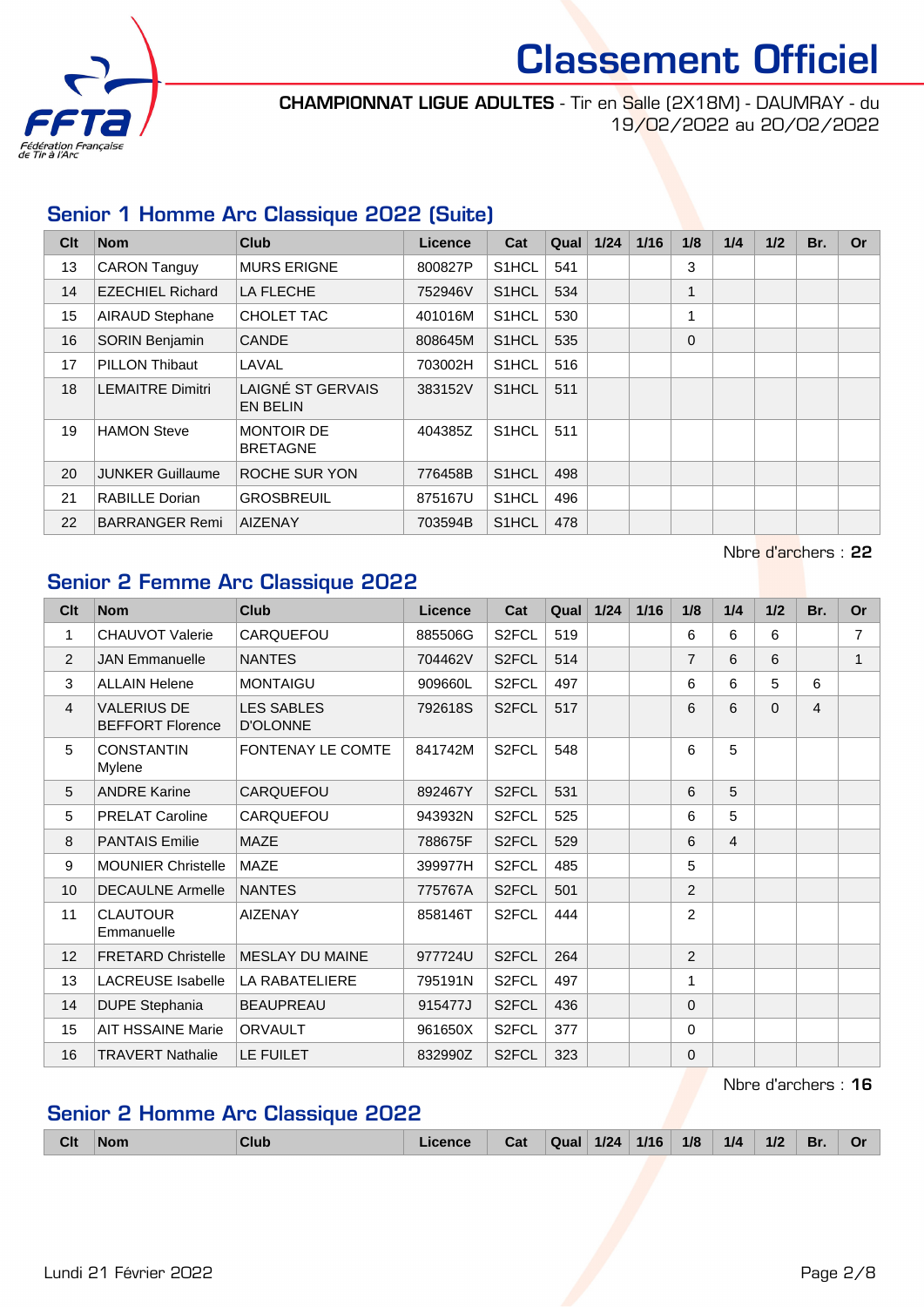

CHAMPIONNAT LIGUE ADULTES - Tir en Salle (2X18M) - DAUMRAY - du 19/02/2022 au 20/02/2022

#### Senior 2 Homme Arc Classique 2022 (Suite)

| Clt            | <b>Nom</b>                              | Club                                 | <b>Licence</b> | Cat                | Qual | $1/24$ | $1/16$ | 1/8            | 1/4            | 1/2 | Br.            | <b>Or</b>      |
|----------------|-----------------------------------------|--------------------------------------|----------------|--------------------|------|--------|--------|----------------|----------------|-----|----------------|----------------|
| $\mathbf{1}$   | <b>TESSIER Alban</b>                    | LAVAL                                | 292789Z        | S2HCL              | 548  |        |        | $\overline{7}$ | $\overline{7}$ | 6   |                | 6              |
| 2              | <b>VIGEANEL Eric</b>                    | <b>AIZENAY</b>                       | 968114Y        | S <sub>2</sub> HCL | 560  |        |        | 6              | 6              | 6   |                | $\overline{2}$ |
| 3              | PRUVOST David                           | CARQUEFOU                            | 718271E        | S2HCL              | 543  |        |        | 6              | 6              | 5   | $\overline{7}$ |                |
| 4              | <b>MILET Ludovic</b>                    | LAIGNÉ ST GERVAIS<br><b>EN BELIN</b> | 202609C        | S2HCL              | 540  |        |        | $\overline{7}$ | 6              | 2   | 3              |                |
| 5              | <b>GRANVILLIERS</b><br>Laurent          | <b>NANTES</b>                        | 050087T        | S2HCL              | 532  |        |        | 6              | 5              |     |                |                |
| 6              | MOREAU Jean Luc                         | <b>FONTENAY LE COMTE</b>             | 386679D        | S2HCL              | 523  |        |        | 6              | 2              |     |                |                |
| $\overline{7}$ | <b>RELANDEAU Xavier</b>                 | <b>ORVAULT</b>                       | 068469Y        | S2HCL              | 518  |        |        | 6              | 1              |     |                |                |
| 8              | <b>MOREAU Guillaume</b>                 | <b>SAINT GEREON</b>                  | 234202T        | S2HCL              | 541  |        |        | 6              | $\mathbf{0}$   |     |                |                |
| 9              | <b>LAMBERT Yannick</b>                  | <b>ECOUFLANT</b>                     | 955554W        | S <sub>2</sub> HCL | 530  |        |        | 4              |                |     |                |                |
| 10             | <b>PILON Fabrice</b>                    | LA FERTE BERNARD                     | 729067P        | S2HCL              | 518  |        |        | $\overline{4}$ |                |     |                |                |
| 11             | <b>RAPARIE David</b>                    | <b>ECOMMOY</b>                       | 713319X        | S2HCL              | 487  |        |        | $\overline{2}$ |                |     |                |                |
| 12             | <b>HUBERT Nicolas</b>                   | LAVAL                                | 688052H        | S2HCL              | 504  |        |        | 1              |                |     |                |                |
| 13             | <b>LEBLANC Jerome</b>                   | <b>FROSSAY</b>                       | 919293G        | S2HCL              | 492  |        |        | $\mathbf{1}$   |                |     |                |                |
| 14             | DUPUY-SALLE<br>Christophe               | LAVAL                                | 936110L        | S2HCL              | 507  |        |        | $\mathbf 0$    |                |     |                |                |
| 15             | <b>QUEMENER Damien</b>                  | <b>NANTES</b>                        | 377576J        | S2HCL              | 495  |        |        | $\mathbf 0$    |                |     |                |                |
| 16             | <b>PELTIER Michael</b>                  | <b>MURS ERIGNE</b>                   | 788018S        | S2HCL              | 494  |        |        | 0              |                |     |                |                |
| 17             | <b>EHERMANN</b><br>Christophe           | LAIGNÉ ST GERVAIS<br><b>EN BELIN</b> | 352281P        | S2HCL              | 487  |        |        |                |                |     |                |                |
| 18             | <b>LABAT Patrick</b>                    | <b>COUERON</b>                       | 876082N        | S2HCL              | 485  |        |        |                |                |     |                |                |
| 19             | <b>LAURENT Pascal</b>                   | <b>CORDEMAIS</b>                     | 885073L        | S2HCL              | 483  |        |        |                |                |     |                |                |
| 20             | <b>CONSTANTIN Jean</b><br><b>Michel</b> | <b>FONTENAY LE COMTE</b>             | 841744P        | S2HCL              | 477  |        |        |                |                |     |                |                |
| 21             | <b>GOUIN Fabrice</b>                    | <b>MAZE</b>                          | 442230K        | S2HCL              | 475  |        |        |                |                |     |                |                |
| 22             | <b>COMBREAU Gildas</b>                  | <b>ANGERS</b>                        | 966825X        | S2HCL              | 467  |        |        |                |                |     |                |                |
| 23             | <b>RENAUD Philippe</b>                  | <b>CHALLANS</b>                      | 912792R        | S2HCL              | 458  |        |        |                |                |     |                |                |
| 24             | <b>FLOCH Bertrand</b>                   | <b>THOUARE SUR LOIRE</b>             | 936463V        | S2HCL              | 444  |        |        |                |                |     |                |                |
| 25             | <b>BELLUAU Emmanuel MESLAY DU MAINE</b> |                                      | 838980K        | S2HCL              | 414  |        |        |                |                |     |                |                |
| 26             | <b>SAUBIETTE Olivier</b>                | <b>MONTOIR DE</b><br><b>BRETAGNE</b> | 957406J        | S2HCL              | 379  |        |        |                |                |     |                |                |

Nbre d'archers : 26

#### Senior 3 Femme Arc Classique 2022

| Clt | <b>Nom</b>    | <b>Club</b>       | Licence | Cat   | Qual | 1/24 | 1/16 | 1/8 | 1/4 | 1/2 | Br. | Or     |
|-----|---------------|-------------------|---------|-------|------|------|------|-----|-----|-----|-----|--------|
|     | LUCAS Agnes   | <b>CHOLET TAC</b> | 931030P | S3FCL | 478  |      |      |     |     |     |     | r<br>u |
|     | LECORRE Annie | ILA BAULE         | 703136D | S3FCL | 442  |      |      |     |     |     |     | ∽<br>J |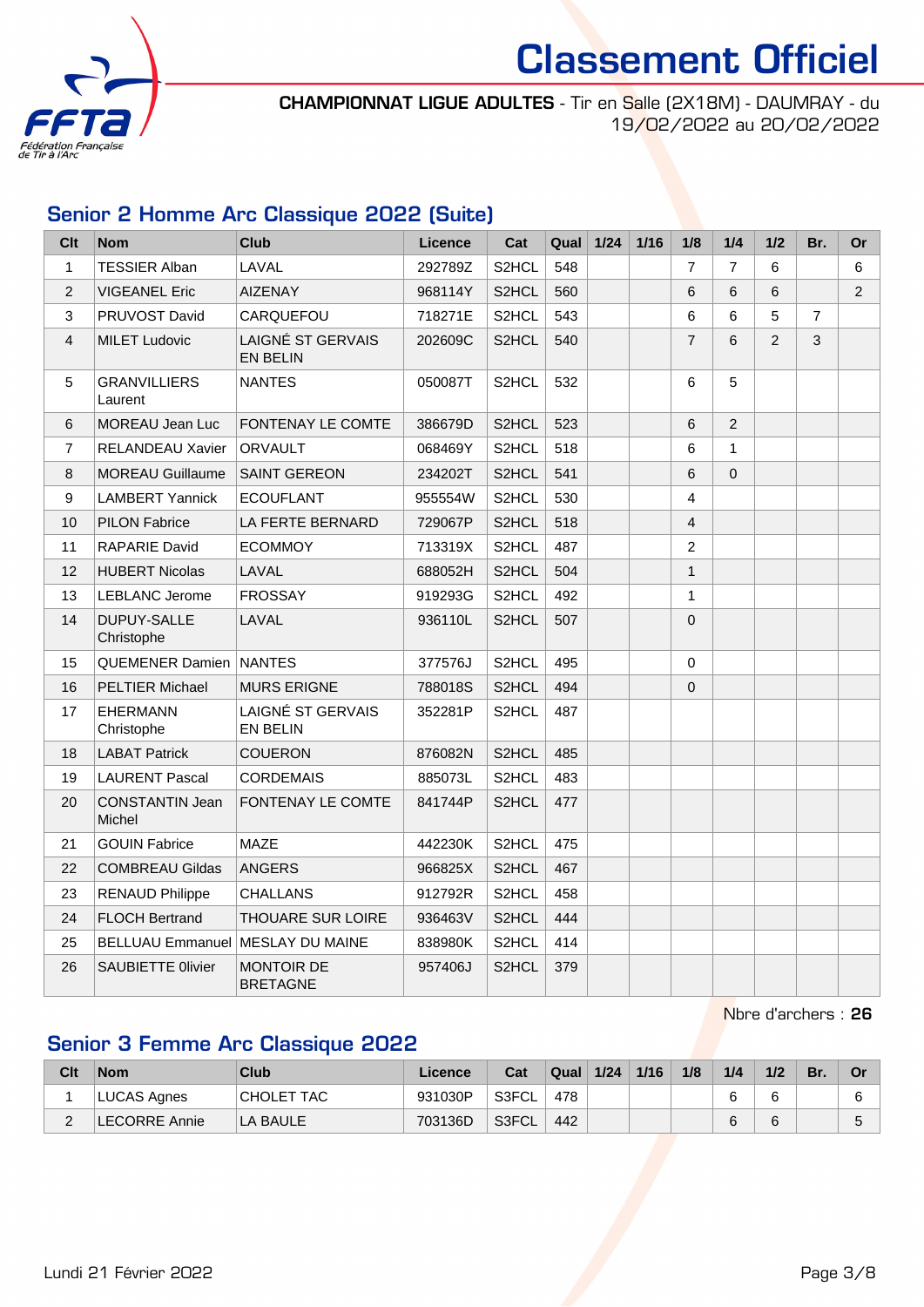

CHAMPIONNAT LIGUE ADULTES - Tir en Salle (2X18M) - DAUMRAY - du 19/02/2022 au 20/02/2022

#### Senior 3 Femme Arc Classique 2022 (Suite)

| Clt | <b>Nom</b>                           | Club                     | Licence | Cat                | Qual | 1/24 | 1/16 | 1/8 | 1/4 | 1/2 | Br. | <b>Or</b> |
|-----|--------------------------------------|--------------------------|---------|--------------------|------|------|------|-----|-----|-----|-----|-----------|
| 3   | LANGUERAND-<br><b>FLOHIC Monique</b> | LES SABLES<br>D'OLONNE   | 918929L | S3FCL              | 445  |      |      |     | 6   |     |     |           |
| 4   | COLINET Nicole                       | LA BAULE                 | 455239A | S <sub>3</sub> FCL | 426  |      |      |     | 6   |     | ⌒   |           |
|     | BOBIN Danielle                       | <b>FONTENAY LE COMTE</b> | 419065F | S3FCL              | 350  |      |      |     | 5   |     |     |           |

Nbre d'archers : 5

#### Senior 3 Homme Arc Classique 2022

| Clt            | <b>Nom</b>                    | <b>Club</b>                                 | <b>Licence</b> | Cat   | Qual | $1/24$ | $1/16$ | 1/8            | 1/4            | 1/2            | Br.            | <b>Or</b>      |
|----------------|-------------------------------|---------------------------------------------|----------------|-------|------|--------|--------|----------------|----------------|----------------|----------------|----------------|
| $\mathbf{1}$   | <b>WEISS Jacky</b>            | <b>MAZE</b>                                 | 451773H        | S3HCL | 514  |        |        | 6              | 6              | 6              |                | 6              |
| 2              | <b>BELMONTE Michel</b>        | <b>DAUMERAY</b>                             | 407727G        | S3HCL | 526  |        |        | 6              | 6              | 6              |                | $\overline{2}$ |
| 3              | RAVELEAU Jean-<br>Pierre      | <b>LES SABLES</b><br><b>D'OLONNE</b>        | 895928K        | S3HCL | 483  |        |        | 6              | 6              | $\Omega$       | 6              |                |
| $\overline{4}$ | <b>NAUD Bernard</b>           | <b>CLISSON</b>                              | 657769S        | S3HCL | 527  |        |        | 6              | 6              | $\overline{4}$ | $\overline{4}$ |                |
| 5              | <b>PETITJEAN Didier</b>       | <b>CORDEMAIS</b>                            | 612610F        | S3HCL | 502  |        |        | 6              | 4              |                |                |                |
| 5              | <b>TIGNER Pierre</b>          | <b>THOUARE SUR LOIRE</b>                    | 914372H        | S3HCL | 484  |        |        | 6              | $\overline{4}$ |                |                |                |
| 7              | <b>RENAUDINEAU</b><br>Henri   | <b>PORNIC</b>                               | 010726J        | S3HCL | 507  |        |        | 6              | $\Omega$       |                |                |                |
| $\overline{7}$ | <b>CUREY Gerard</b>           | <b>LES SABLES</b><br><b>D'OLONNE</b>        | 968146H        | S3HCL | 376  |        |        | 6              | $\Omega$       |                |                |                |
| 9              | <b>GEFFROY Bruno</b>          | <b>BASSE GOULAINE</b>                       | 406239P        | S3HCL | 540  |        |        | $\overline{4}$ |                |                |                |                |
| 10             | <b>THAREAU Gerald</b>         | <b>LAIGNÉ ST GERVAIS</b><br><b>EN BELIN</b> | 400410D        | S3HCL | 416  |        |        | $\overline{4}$ |                |                |                |                |
| 11             | <b>CHATELAIN Jean</b><br>Paul | <b>MURS ERIGNE</b>                          | 372726M        | S3HCL | 383  |        |        | $\overline{4}$ |                |                |                |                |
| 12             | <b>TREMBLAIS Janick</b>       | <b>SAINT GEREON</b>                         | 018315H        | S3HCL | 479  |        |        | $\overline{2}$ |                |                |                |                |
| 13             | <b>ROSSI Alain</b>            | <b>LES SABLES</b><br><b>D'OLONNE</b>        | 011954U        | S3HCL | 477  |        |        | $\overline{2}$ |                |                |                |                |
| 14             | <b>LE COR Maurice</b>         | <b>MONTREUIL JUIGNE</b>                     | 843996M        | S3HCL | 462  |        |        | $\overline{2}$ |                |                |                |                |
| 15             | LAUDRIEC Jean<br>Michel       | <b>COUERON</b>                              | 882913N        | S3HCL | 465  |        |        | $\mathbf 0$    |                |                |                |                |
| 16             | <b>JAUMOTTE Patrick</b>       | <b>MURS ERIGNE</b>                          | 629848T        | S3HCL | 439  |        |        | $\mathbf{0}$   |                |                |                |                |
| 17             | LE ROUSSEAU<br>Yvon           | <b>CORDEMAIS</b>                            | 967298L        | S3HCL | 369  |        |        |                |                |                |                |                |
| 18             | <b>HEINTZ Roland</b>          | ST GILLES CROIX DE<br><b>VIE</b>            | 900207L        | S3HCL | 347  |        |        |                |                |                |                |                |

Nbre d'archers : 18

#### Senior 1 Femme Arc à Poulies 2022

|  | <b>Clt</b> | 'Nom | Club | <b>Licence</b> | ا د<br>ua | Qual | $1/24$ | 1/16 | 1/8 | 1/4 | 1/2 | Br. | n.<br>U |
|--|------------|------|------|----------------|-----------|------|--------|------|-----|-----|-----|-----|---------|
|--|------------|------|------|----------------|-----------|------|--------|------|-----|-----|-----|-----|---------|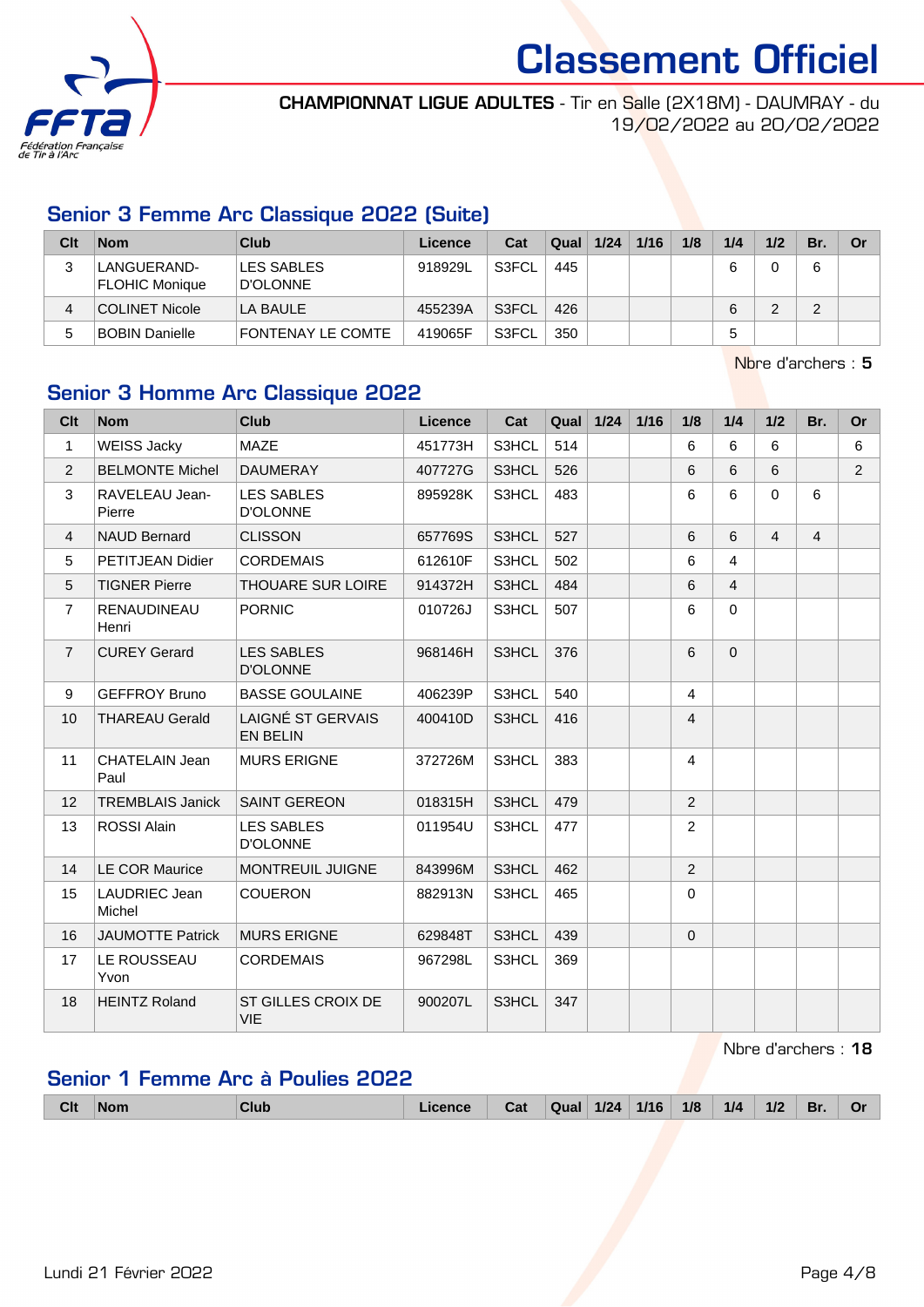

CHAMPIONNAT LIGUE ADULTES - Tir en Salle (2X18M) - DAUMRAY - du 19/02/2022 au 20/02/2022

#### Senior 1 Femme Arc à Poulies 2022 (Suite)

| Clt | <b>Nom</b>  | Club         | יווטכ.       | Cat | Qual | 1/24<br>. | 1/16 | 1/8 | 1/4 | 1/2 | Br. | vı |
|-----|-------------|--------------|--------------|-----|------|-----------|------|-----|-----|-----|-----|----|
|     | .<br>Emilie | <b>CANDE</b> | $   -$<br>∠ט |     | 543  |           |      |     |     |     |     |    |

Nbre d'archers : 1

#### Senior 1 Homme Arc a Poulies 2022

| Clt            | <b>Nom</b>                     | Club                                 | Licence | Cat                | Qual | 1/24 | 1/16 | 1/8 | 1/4 | 1/2 | Br. | Or  |
|----------------|--------------------------------|--------------------------------------|---------|--------------------|------|------|------|-----|-----|-----|-----|-----|
|                | <b>HERBRETEAU</b><br>Alexandre | LA GARNACHE                          | 460099H | S <sub>1</sub> HCO | 578  |      |      |     | 146 | 143 |     | 147 |
| 2              | <b>NAUD Nathanael</b>          | LA GARNACHE                          | 430639L | S <sub>1</sub> HCO | 572  |      |      |     | 143 | 142 |     | 143 |
| 3              | <b>TOUGERON Alexis</b>         | <b>MONTOIR DE</b><br><b>BRETAGNE</b> | 836254X | S <sub>1</sub> HCO | 566  |      |      |     | 144 | 139 | 142 |     |
| $\overline{4}$ | <b>PROUST Kevin</b>            | CARQUEFOU                            | 424234Z | S <sub>1</sub> HCO | 561  |      |      |     | 141 | 139 | 136 |     |
| 5              | <b>BASCANS David</b>           | LE MANS MAINE                        | 959649X | S <sub>1</sub> HCO | 529  |      |      |     | 138 |     |     |     |
| 6              | <b>HECK Valentin</b>           | LA FERTE BERNARD                     | 830607J | S <sub>1</sub> HCO | 542  |      |      |     | 137 |     |     |     |
| 7              | MAILLAUD Benoit                | LAIGNÉ ST GERVAIS<br>EN BELIN        | 878025A | S <sub>1</sub> HCO | 563  |      |      |     | 136 |     |     |     |

Nbre d'archers : 7

#### Senior 2 Femme Arc à Poulies 2022

| Clt            | <b>Nom</b>              | <b>Club</b>              | Licence | Cat                | Qual | 1/24 | 1/16 | 1/8 | 1/4 | 1/2 | Br. | Or  |
|----------------|-------------------------|--------------------------|---------|--------------------|------|------|------|-----|-----|-----|-----|-----|
|                | <b>LEROUX Nathalie</b>  | <b>SAUMUR</b>            | 836416Y | S <sub>2</sub> FCO | 557  |      |      |     | 139 | 140 |     | 141 |
| $\overline{2}$ | <b>JOBERT Alexandra</b> | CARQUEFOU                | 775452H | S <sub>2</sub> FCO | 567  |      |      |     | 138 | 143 |     | 140 |
| 3              | <b>HARAN Christele</b>  | <b>LE GENEST ST ISLE</b> | 978130K | S <sub>2</sub> FCO | 548  |      |      |     | 138 | 133 | 136 |     |
| 4              | NAUD Sandra             | <b>THOUARE SUR LOIRE</b> | 292202L | S <sub>2</sub> FCO | 551  |      |      |     | 138 | 139 | 135 |     |
| 5              | RABALLAND Nadia         | LA GARNACHE              | 727499K | S <sub>2</sub> FCO | 550  |      |      |     | 134 |     |     |     |
| 6              | <b>DUPUIS Virginie</b>  | <b>DAUMERAY</b>          | 399307E | S <sub>2</sub> FCO | 517  |      |      |     | 116 |     |     |     |

Nbre d'archers : 6

#### Senior 2 Homme Arc à Poulies 2022

| Clt            | <b>Nom</b>                | Club                     | Licence | Cat                            | Qual | 1/24 | 1/16 | 1/8 | 1/4 | 1/2 | Br. | Or  |
|----------------|---------------------------|--------------------------|---------|--------------------------------|------|------|------|-----|-----|-----|-----|-----|
|                | ANGEBAULT<br>Stephane     | CHOLET TAC               | 440840Z | S <sub>2</sub> H <sub>CO</sub> | 574  |      |      | 142 | 147 | 144 |     | 141 |
| 2              | <b>DEVINEAU Gerard</b>    | <b>CHANTONNAY</b>        | 658360J | S <sub>2</sub> HCO             | 570  |      |      | 139 | 143 | 141 |     | 140 |
| 3              | BERNARD Jean<br>Christian | CARQUEFOU                | 269760T | S <sub>2</sub> H <sub>CO</sub> | 567  |      |      | 142 | 141 | 140 | 140 |     |
| $\overline{4}$ | CHENAUX Alexandre SAUMUR  |                          | 937022C | S <sub>2</sub> H <sub>CO</sub> | 569  |      |      | 140 | 144 | 138 | 139 |     |
| 5              | <b>NAUD Patrick</b>       | <b>THOUARE SUR LOIRE</b> | 438637E | S <sub>2</sub> H <sub>CO</sub> | 563  |      |      | 141 | 142 |     |     |     |
| 6              | <b>BODEREAU Sylvain</b>   | SILLE LE GUILLAUME       | 856100U | S <sub>2</sub> H <sub>CO</sub> | 563  |      |      | 142 | 141 |     |     |     |
| 7              | <b>CADORET Franck</b>     | CARQUEFOU                | 308683A | S <sub>2</sub> H <sub>CO</sub> | 567  |      |      | 142 | 140 |     |     |     |
| 8              | LE GUE Ioan               | <b>CARQUEFOU</b>         | 883989H | S <sub>2</sub> HCO             | 565  |      |      | 143 | 139 |     |     |     |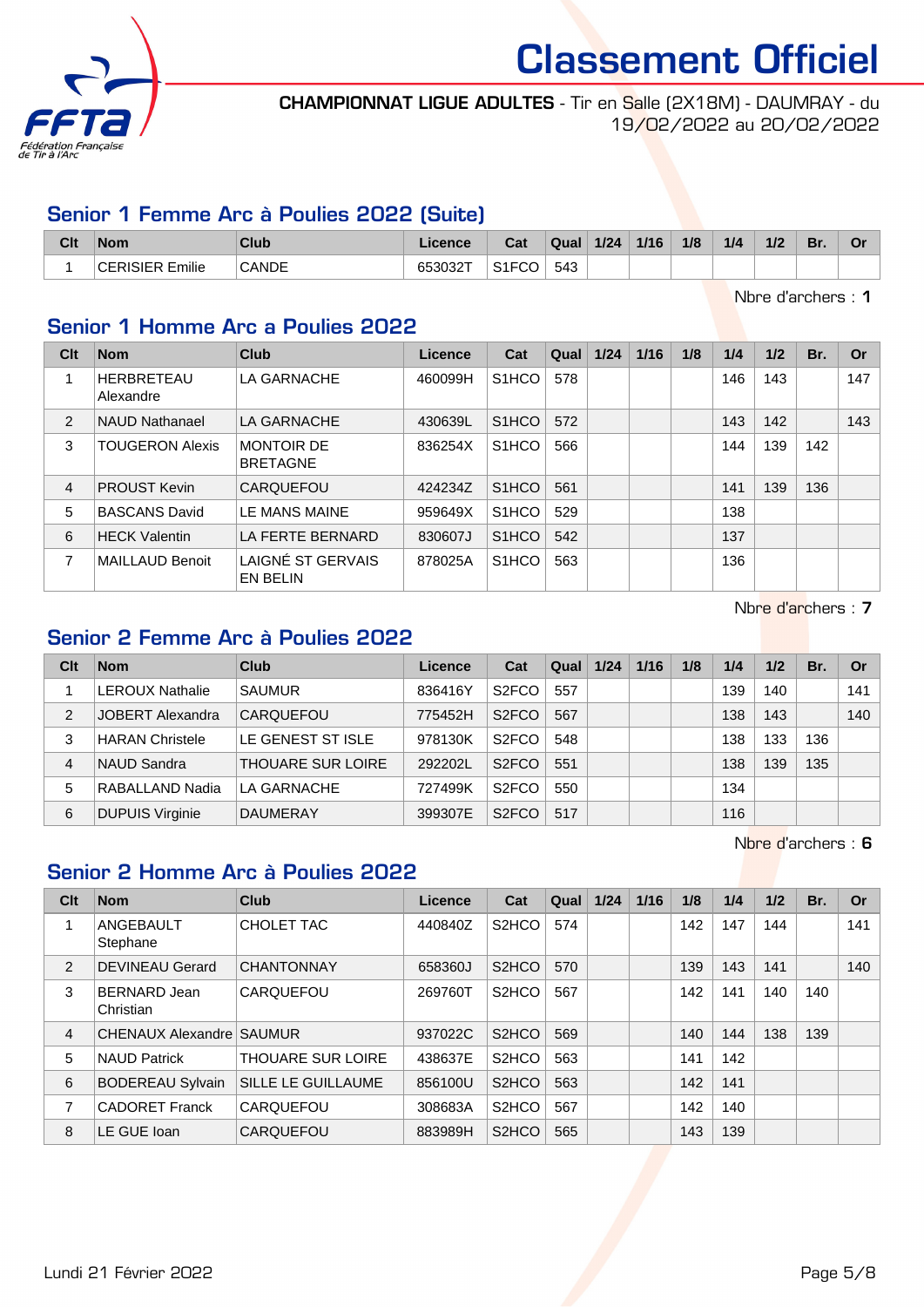

CHAMPIONNAT LIGUE ADULTES - Tir en Salle (2X18M) - DAUMRAY - du 19/02/2022 au 20/02/2022

#### Senior 2 Homme Arc à Poulies 2022 (Suite)

| Clt | <b>Nom</b>                   | <b>Club</b>       | Licence | Cat                | Qual | 1/24 | 1/16 | 1/8 | 1/4 | 1/2 | Br. | <b>Or</b> |
|-----|------------------------------|-------------------|---------|--------------------|------|------|------|-----|-----|-----|-----|-----------|
| 9   | <b>BUREAU Miguel</b>         | <b>COULAINES</b>  | 639097W | S <sub>2</sub> HCO | 563  |      |      | 142 |     |     |     |           |
| 10  | <b>SALMON Eric</b>           | LE GENEST ST ISLE | 625572V | S <sub>2</sub> HCO | 562  |      |      | 141 |     |     |     |           |
| 11  | <b>LEROUX Guy</b>            | <b>SAUMUR</b>     | 836419B | S <sub>2</sub> HCO | 559  |      |      | 141 |     |     |     |           |
| 12  | <b>CADORET Romuald</b>       | <b>DONGES</b>     | 326921Z | S <sub>2</sub> HCO | 567  |      |      | 140 |     |     |     |           |
| 13  | <b>COIGNARD</b><br>Sebastien | <b>DAUMERAY</b>   | 927793W | S <sub>2</sub> HCO | 553  |      |      | 140 |     |     |     |           |
| 14  | <b>GRISON Didier</b>         | <b>CHANGE</b>     | 806905W | S <sub>2</sub> HCO | 555  |      |      | 138 |     |     |     |           |
| 15  | <b>DEBIEE Alain</b>          | <b>COULAINES</b>  | 639090N | S <sub>2</sub> HCO | 567  |      |      | 136 |     |     |     |           |
| 16  | <b>HAUDOIN Franck</b>        | <b>DAUMERAY</b>   | 637116T | S <sub>2</sub> HCO | 558  |      |      | 135 |     |     |     |           |
| 17  | <b>FLORENT Olivier</b>       | LA FLECHE         | 761420F | S <sub>2</sub> HCO | 546  |      |      |     |     |     |     |           |
| 18  | <b>GUERIN Jerome</b>         | LE LUART          | 768348L | S <sub>2</sub> HCO | 537  |      |      |     |     |     |     |           |
| 19  | <b>AUBERT Romuald</b>        | LE GENEST ST ISLE | 675807Y | S <sub>2</sub> HCO | 530  |      |      |     |     |     |     |           |
| 20  | <b>BROSSEAU Yvan</b>         | <b>BEAUPREAU</b>  | 787327R | S <sub>2</sub> HCO | 521  |      |      |     |     |     |     |           |

Nbre d'archers : 20

### Senior 3 Femme Arc à Poulies 2022

| Clt | <b>Nom</b>                  | <b>Club</b>                       | Licence | Cat   | Qual | 1/24 | 1/16 | 1/8 | 1/4 | 1/2 | Br. | Or               |
|-----|-----------------------------|-----------------------------------|---------|-------|------|------|------|-----|-----|-----|-----|------------------|
|     | GASCOIN MILLIER <br>Pascale | IST GILLES CROIX DE<br><b>VIE</b> | 399744E | S3FCO | 556  |      |      |     |     | 6   |     | 139              |
| 2   | PAILLARD<br>Dominique       | LA FLECHE                         | 402510L | S3FCO | 521  |      |      |     |     | 131 |     | 132 <sup>2</sup> |
| 3   | <b>LECAS Christine</b>      | LE MANS MAINE                     | 836015M | S3FCO | 534  |      |      |     |     | 128 | 6   |                  |

Nbre d'archers : 3

#### Senior 3 Homme Arc à Poulies 2022

| Clt            | <b>Nom</b>                       | <b>Club</b>                      | Licence | Cat   | Qual | 1/24 | 1/16 | 1/8 | 1/4 | 1/2 | Br. | <b>Or</b> |
|----------------|----------------------------------|----------------------------------|---------|-------|------|------|------|-----|-----|-----|-----|-----------|
|                | <b>BATAILLE Laurent</b>          | <b>SAUMUR</b>                    | 256633Z | S3HCO | 566  |      |      |     | 143 | 147 |     | 141       |
| 2              | <b>PITON Jean Pierre</b>         | <b>MURS ERIGNE</b>               | 312037W | S3HCO | 566  |      |      |     | 134 | 144 |     | 138       |
| 3              | <b>LANGE Thierry</b>             | <b>BEAUPREAU</b>                 | 709110X | S3HCO | 561  |      |      |     | 139 | 139 | 142 |           |
| $\overline{4}$ | <b>GOUENNOU Robert</b>           | ST GILLES CROIX DE<br><b>VIE</b> | 065027G | S3HCO | 552  |      |      |     | 139 | 140 | 141 |           |
| 5              | <b>GAUTHIER-HATET</b><br>Patrick | <b>ST HERBLAIN</b>               | 332503S | S3HCO | 537  |      |      |     | 135 |     |     |           |
| 6              | <b>MAURETTE Fabrice</b>          | ST GILLES CROIX DE<br><b>VIE</b> | 689351V | S3HCO | 547  |      |      |     | 134 |     |     |           |
| 6              | <b>BOUTREUX Michel</b>           | MAZE                             | 399733T | S3HCO | 545  |      |      |     | 134 |     |     |           |
| 8              | RUIZ Jean-Raphael                | LE MANS MAINE                    | 672372P | S3HCO | 538  |      |      |     | 131 |     |     |           |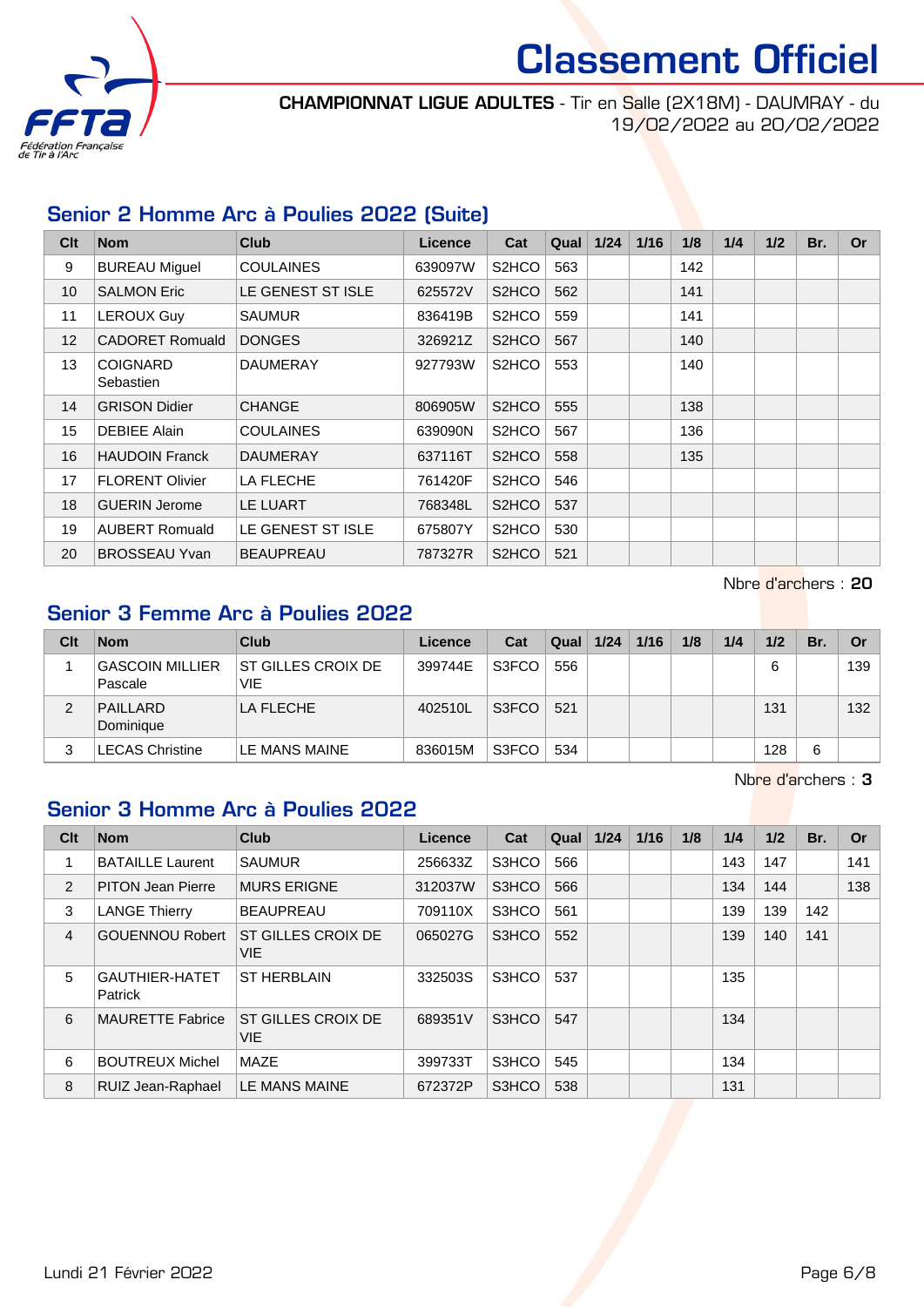

CHAMPIONNAT LIGUE ADULTES - Tir en Salle (2X18M) - DAUMRAY - du 19/02/2022 au 20/02/2022

#### Senior 3 Homme Arc à Poulies 2022 (Suite)

| Clt | <b>Nom</b>      | Club                   | ∟icence | Cat   | Qual | 1/24 | 1/16 | 1/8 | 1/4 | 1/2 | Br. | Λr<br>ັ |
|-----|-----------------|------------------------|---------|-------|------|------|------|-----|-----|-----|-----|---------|
|     | THEBAUD Jacques | Montoir de<br>BRETAGNE | 9573917 | S3HCO | 533  |      |      |     |     |     |     |         |

Nbre d'archers : 9

#### Adulte Femme Arc Nu 2022

| Clt | <b>Nom</b>               | Club                          | <b>Licence</b> | Cat                | Qual | 1/24 | 1/16 | 1/8 | 1/4 | 1/2            | Br. | Or             |
|-----|--------------------------|-------------------------------|----------------|--------------------|------|------|------|-----|-----|----------------|-----|----------------|
|     | <b>BROSSEAU Isabelle</b> | BEAUPREAU                     | 775063K        | S <sub>2</sub> FBB | 388  |      |      |     |     | 6              |     | 6              |
| 2   | <b>BECU Nathalie</b>     | SILLE LE GUILLAUME            | 935037V        | S <sub>2</sub> FBB | 377  |      |      |     |     | 6              |     | $\overline{2}$ |
| 3   | <b>NEVEU Eliane</b>      | <b>ORVAULT</b>                | 911119X        | S <sub>2</sub> FBB | 343  |      |      |     |     | $\Omega$       | 6   |                |
| 4   | <b>DUFEU Elisabeth</b>   | <b>LES SABLES</b><br>D'OLONNE | 401200M        | S3FBB              | 379  |      |      |     |     | $\mathfrak{p}$ | 4   |                |
| 5   | <b>COCHET Dominique</b>  | SILLE LE GUILLAUME            | 891811K        | S3FBB              | 334  |      |      |     |     |                |     |                |
| 6   | <b>BELLICAUD Nicole</b>  | <b>SAINT GEREON</b>           | 768936A        | S3FBB              | 279  |      |      |     |     |                |     |                |

Nbre d'archers : 6

#### Adulte Homme Arc Nu 2022

| Clt            | <b>Nom</b>                   | <b>Club</b>                          | Licence | Cat   | Qual | $1/24$ | 1/16 | 1/8            | 1/4      | 1/2            | Br. | <b>Or</b>      |
|----------------|------------------------------|--------------------------------------|---------|-------|------|--------|------|----------------|----------|----------------|-----|----------------|
| 1              | <b>LOIRAT Thierry</b>        | <b>PORNIC</b>                        | 863592M | S2HBB | 463  |        |      | 6              | 6        | 6              |     | 6              |
| 2              | <b>BEN AMAR Eric</b>         | <b>ANGERS</b>                        | 862735F | S3HBB | 468  |        |      | 6              | 6        | $\overline{7}$ |     | $\overline{4}$ |
| 3              | <b>BROUSSARD</b><br>Arnaud   | ST JEAN DE BOISEAU                   | 918916X | S2HBB | 461  |        |      | 6              | 6        | 2              | 6   |                |
| $\overline{4}$ | LABELLE Sylvain              | LAVAL                                | 421385C | S2HBB | 460  |        |      | 6              | 6        | 3              | 5   |                |
| 5              | <b>JOLLY Olivier</b>         | LA RABATELIERE                       | 462353H | S2HBB | 433  |        |      | 6              | 3        |                |     |                |
| 6              | SOUCHET Yann                 | <b>PORNIC</b>                        | 969492W | S2HBB | 448  |        |      | 6              | 2        |                |     |                |
| $\overline{7}$ | <b>LETEXIER Frederic</b>     | LA BAULE                             | 859309G | S2HBB | 439  |        |      | 6              | 0        |                |     |                |
| $\overline{7}$ | <b>ROYEAU Freddy</b>         | LA FERTE BERNARD                     | 949806Y | S2HBB | 412  |        |      | 6              | $\Omega$ |                |     |                |
| 9              | <b>SEGRETAIN Fabien</b>      | <b>CHANGE</b>                        | 099446U | S2HBB | 370  |        |      | $\overline{2}$ |          |                |     |                |
| 10             | <b>BELLUAU Valentin</b>      | <b>MESLAY DU MAINE</b>               | 981670H | S1HBB | 415  |        |      | $\Omega$       |          |                |     |                |
| 11             | <b>BERNARD Jean</b><br>Marie | <b>LES SABLES</b><br><b>D'OLONNE</b> | 747044E | S3HBB | 379  |        |      | $\Omega$       |          |                |     |                |
| 12             | <b>MORICEAU Serge</b>        | <b>FROSSAY</b>                       | 655350M | S2HBB | 377  |        |      | $\Omega$       |          |                |     |                |
| 13             | <b>GROSCLAUDE</b><br>Patrick | SAINT JEAN DE MONTS                  | 868175U | S3HBB | 363  |        |      | $\Omega$       |          |                |     |                |
| 14             | <b>PEREZ Yves</b>            | <b>LA FLECHE</b>                     | 866805E | S3HBB | 344  |        |      | $\Omega$       |          |                |     |                |

Nbre d'archers : 14

Nombre total d'archers : 169

Club Organisateur : 1249068 C.O.AJAX DE DAUMERAY Arbitre responsable : 311711S DURAND OLIVIER

Liste des arbitres :